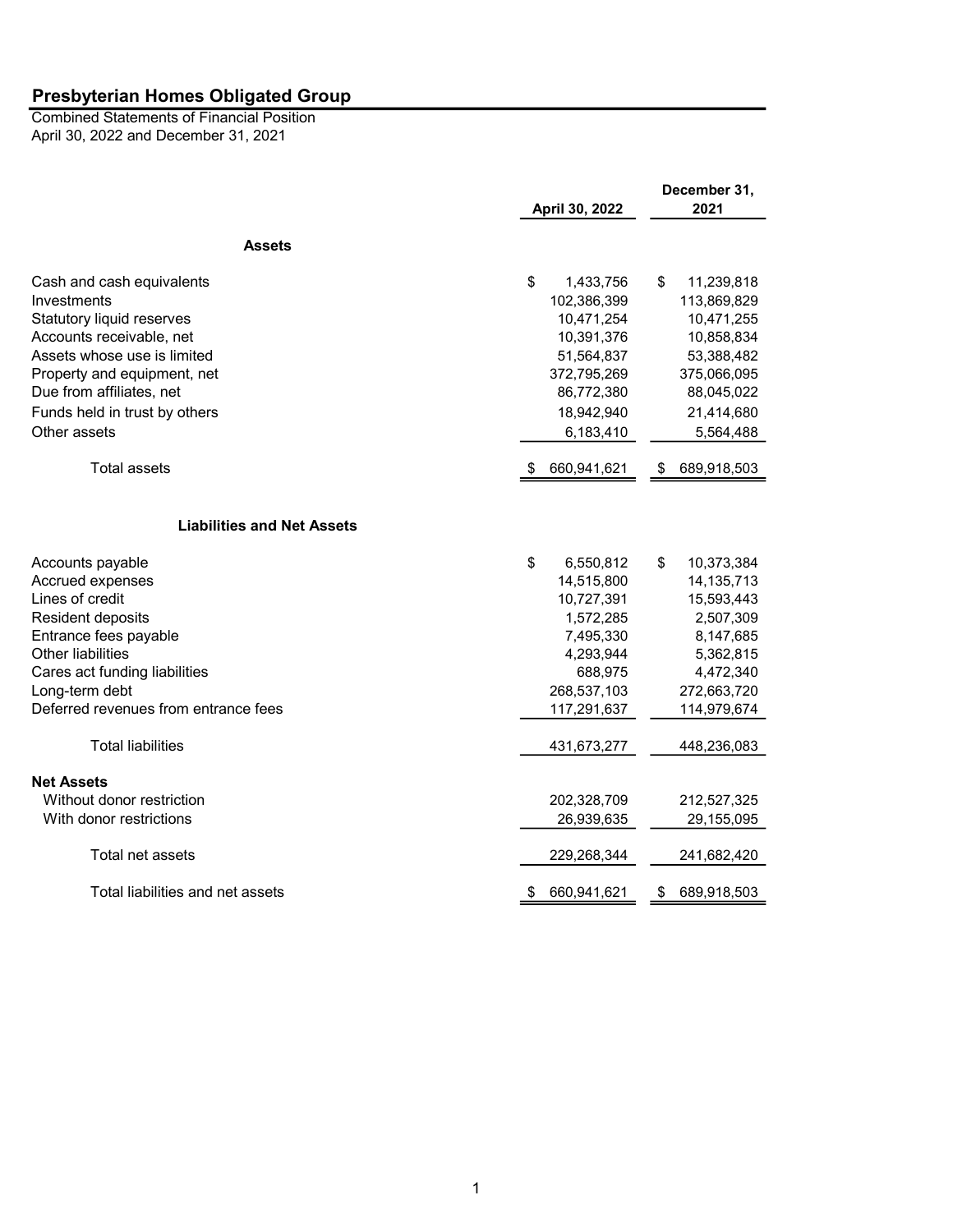Combined Statements of Operations and Changes in Net Assets Period ended April 30, 2022 and year ended December 31, 2021

| April 30, 2022                                                                     |    |                         | December 31,<br>2021 |                           |
|------------------------------------------------------------------------------------|----|-------------------------|----------------------|---------------------------|
| <b>Net Assets Without Donor Restrictions</b><br>Revenues, gains and other support: |    |                         |                      |                           |
| Resident services:                                                                 |    |                         |                      |                           |
| <b>Resident services</b><br>Amortization of entrance fees                          | \$ | 54,422,919<br>5,514,595 | \$                   | 174,338,100<br>18,993,628 |
| Total resident services                                                            |    | 59,937,514              |                      | 193,331,728               |
| Contributions, gifts, grants and bequests                                          |    | 88,253                  |                      | 1,330,159                 |
| Other revenues                                                                     |    | 771,050                 |                      | 5,742,262                 |
| Government grants                                                                  |    | 2,000,000               |                      | 7,515,900                 |
| Government stimulus                                                                |    | 84,266                  |                      | 4,799,292                 |
| Net assets released from restrictions                                              |    | 142,627                 |                      | 992,913                   |
| Total operating revenues and other support                                         |    | 63,023,710              |                      | 213,712,254               |
| Expenses:                                                                          |    |                         |                      |                           |
| Nursing services                                                                   |    | 17,143,816              |                      | 55,328,956                |
| Rehabilitation                                                                     |    | 3,052,398               |                      | 13,025,251                |
| Recreation and special services                                                    |    | 1,102,188               |                      | 3,805,588                 |
| Pharmacy                                                                           |    | 856,478                 |                      | 2,651,932                 |
| Social services                                                                    |    | 285,742                 |                      | 940,602                   |
| Physician services                                                                 |    | 229,178                 |                      | 742,482                   |
| <b>Food Services</b>                                                               |    | 6,668,244               |                      | 22,037,415                |
| Building operations and maintenance                                                |    | 8,518,000               |                      | 26,859,867                |
| Housekeeping                                                                       |    | 1,039,997               |                      | 3,786,145                 |
| Laundry and linen                                                                  |    | 321,873                 |                      | 1,169,109                 |
| General and administrative                                                         |    | 9,705,258               |                      | 31,446,154                |
| Employee benefits                                                                  |    | 3,228,723               |                      | 7,843,468                 |
| Interest                                                                           |    | 2,349,247               |                      | 7,084,265                 |
| Depreciation                                                                       |    | 8,148,608               |                      | 23,836,080                |
| Amortization                                                                       |    | 94,200                  |                      | 282,601                   |
| Fundraising                                                                        |    | 222,528                 |                      | 700,094                   |
| Total expenses                                                                     |    | 62,966,478              |                      | 201,540,009               |
| Unusual non-recurring expenses - COVID-19                                          |    | 758,111                 |                      | 2,101,279                 |
| Operating (loss) income before gains                                               |    | (700, 879)              |                      | 10,070,966                |
| Gain (loss) on sale of community and disposals of property and                     |    |                         |                      |                           |
| equipment                                                                          |    |                         |                      | 14,615,126                |
| Loss on impairment of asset                                                        |    |                         |                      | (2,350,230)               |
| Operating (loss) income                                                            |    | (700, 879)              |                      | 22,335,862                |
|                                                                                    |    |                         |                      |                           |
| Other income (loss):                                                               |    |                         |                      |                           |
| Investment income, net of investment expense                                       |    | 495,614                 |                      | 2,800,155                 |
| Realized gain on investments                                                       |    | 26,364                  |                      | 3,716,532                 |
| Unrealized (loss) gain on investments                                              |    | (10,019,715)            |                      | 11,470,916                |
| Loss on early extinguishment of debt                                               |    |                         |                      | (1,518,104)               |
| Total other income (loss)                                                          |    | (9, 497, 737)           |                      | 16,469,499                |
| Revenues (less than) in excess of expenses                                         |    | (10,198,616)            |                      | 38,805,361                |
| Transfer to affiliated entity                                                      |    |                         |                      | (3,330,234)               |
| (Decrease) increase in net assets without donor restrictions                       |    | (10, 198, 616)          |                      | 35,475,127                |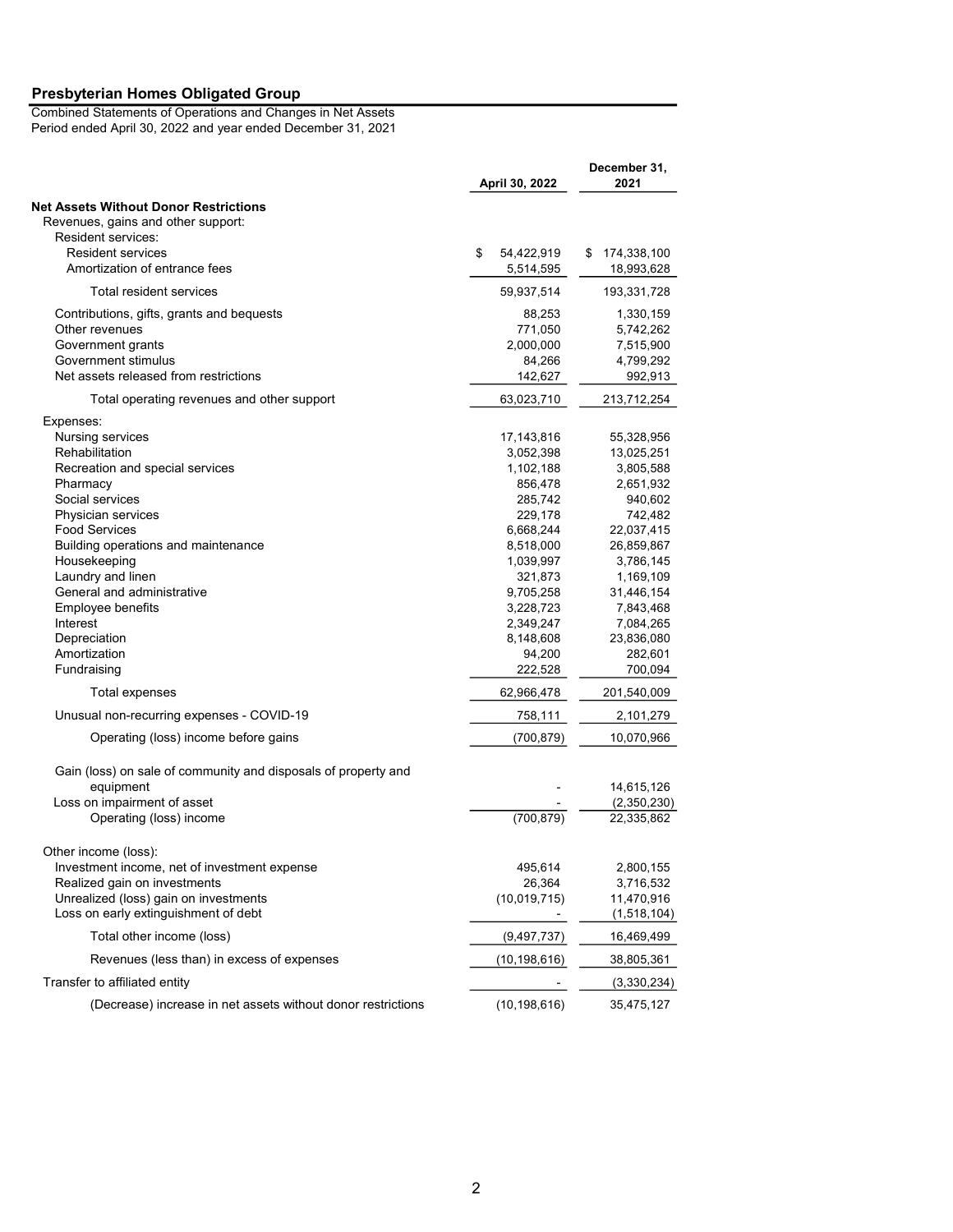Combined Statements of Operations and Changes in Net Assets Period ended April 30, 2022 and year ended December 31, 2021

|                                                              | April 30, 2022 | December 31,<br>2021 |  |
|--------------------------------------------------------------|----------------|----------------------|--|
| <b>Net Assets With Donor Restrictions</b>                    |                |                      |  |
| Contributions, gifts, grants and bequests                    | \$<br>435.570  | \$<br>666,920        |  |
| Investment income, net of investment expense                 | 20.389         | 61,061               |  |
| Unrealized (loss) gain on investments                        | (2,528,792)    | 1,664,178            |  |
| Net assets released from restrictions                        | (142,627)      | (992, 913)           |  |
| (Decrease) increase in net assets with<br>donor restrictions | (2,215,460)    | 1,399,246            |  |
| Change in net assets                                         | (12, 414, 076) | 36,874,373           |  |
| <b>Net Assets, Beginning</b>                                 | 241,682,420    | 204,808,047          |  |
| Net Assets, Ending                                           | 229.268.344    | 241.682.420<br>S     |  |